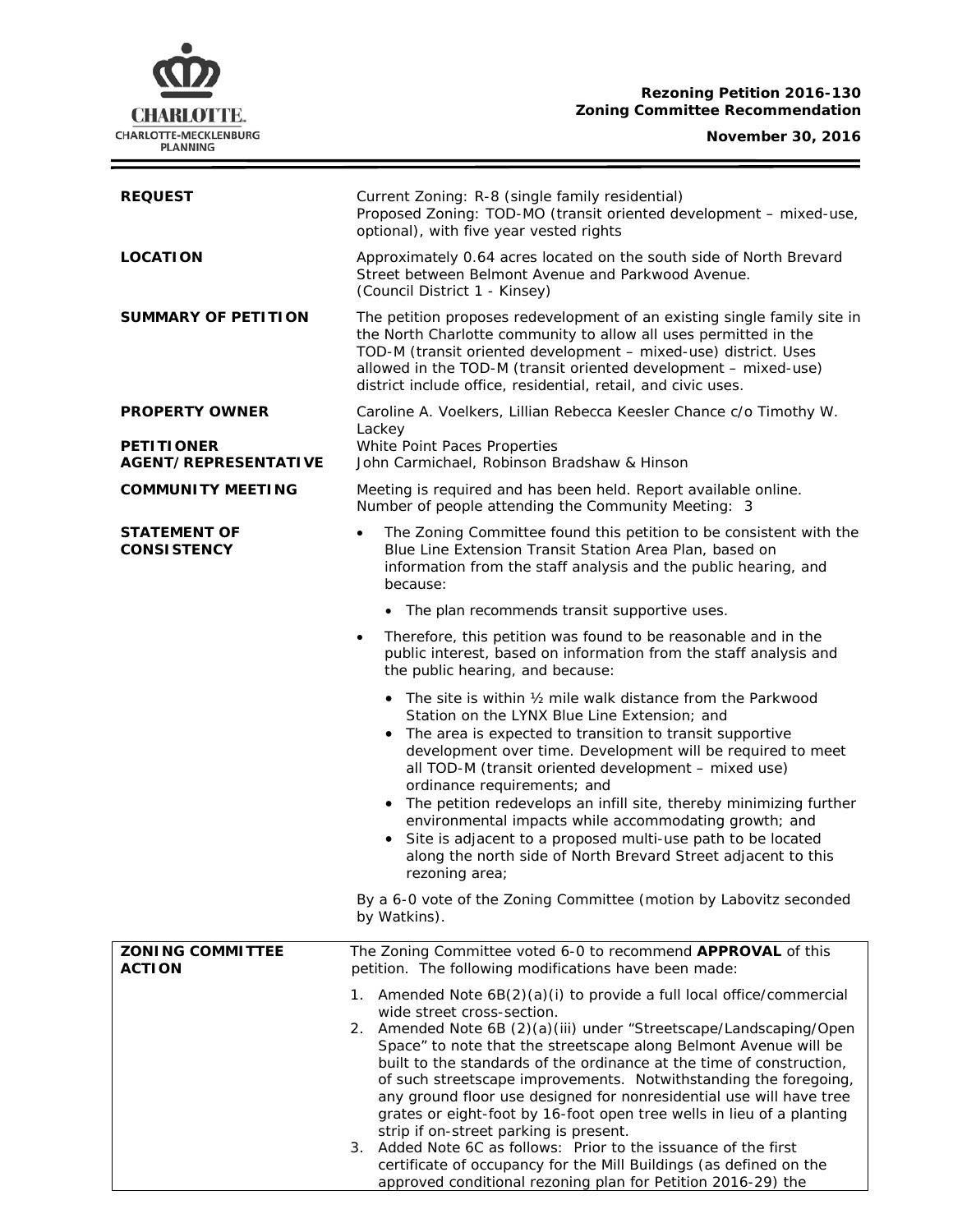|                                              | (i)<br>a.<br>b.                                                                                                                                                                                                                                                     | petitioner shall file with the Planning Department a request for an<br>administrative amendment to the approved conditional rezoning<br>plan relating to Petition 2016-29 to provide as follows:<br>Upon the redevelopment of Development Area B2 (as<br>defined on the approved conditional rezoning plan for<br>Petition 2016-29), Petitioner shall complete the following<br>along Development Area B2's frontage on Belmont Avenue<br>prior to the issuance of the first certificate of occupancy for a<br>new structure on Development Area B2:<br>Dedicate and convey to the City (subject to<br>reservation for any necessary utility easements)<br>those portions of Development Area B2 located<br>immediately adjacent to Belmont Avenue that are<br>necessary to provide the full right-of-way required<br>for the local office/commercial wide street section<br>based upon an asymmetrical widening.<br>Install new curb and gutter in the location required<br>for the office/commercial wide street section. |  |
|----------------------------------------------|---------------------------------------------------------------------------------------------------------------------------------------------------------------------------------------------------------------------------------------------------------------------|-----------------------------------------------------------------------------------------------------------------------------------------------------------------------------------------------------------------------------------------------------------------------------------------------------------------------------------------------------------------------------------------------------------------------------------------------------------------------------------------------------------------------------------------------------------------------------------------------------------------------------------------------------------------------------------------------------------------------------------------------------------------------------------------------------------------------------------------------------------------------------------------------------------------------------------------------------------------------------------------------------------------------------|--|
|                                              | C <sub>1</sub>                                                                                                                                                                                                                                                      | (iv) Install an eight-foot wide planting strip and an<br>eight-foot wide sidewalk.                                                                                                                                                                                                                                                                                                                                                                                                                                                                                                                                                                                                                                                                                                                                                                                                                                                                                                                                          |  |
| <b>VOTE</b>                                  | Motion/Second:<br>Yeas:<br>Nays:<br>Absent:<br>Recused:                                                                                                                                                                                                             | Labovitz / Watkins<br>Labovitz, Lathrop, Majeed, Spencer, Watkins and<br>Wiggins<br>None<br>Eschert<br><b>None</b>                                                                                                                                                                                                                                                                                                                                                                                                                                                                                                                                                                                                                                                                                                                                                                                                                                                                                                          |  |
| <b>ZONING COMMITTEE</b><br><b>DISCUSSION</b> | Staff provided an overview of the petition and explained that there are<br>no outstanding issues. Staff noted that the petition is consistent with<br>the Blue Line Extension Transit Station Area Plan. There was no<br>further discussion regarding the petition. |                                                                                                                                                                                                                                                                                                                                                                                                                                                                                                                                                                                                                                                                                                                                                                                                                                                                                                                                                                                                                             |  |
| <b>STAFF OPINION</b>                         | Staff agrees with the recommendation of the Zoning Committee.                                                                                                                                                                                                       |                                                                                                                                                                                                                                                                                                                                                                                                                                                                                                                                                                                                                                                                                                                                                                                                                                                                                                                                                                                                                             |  |

# **FINAL STAFF ANALYSIS**

#### **(Pre-Hearing Analysis online at [www.rezoning.org\)](http://www.rezoning.org/)**

#### **PLANNING STAFF REVIEW**

#### • **Proposed Request Details**

- The site plan accompanying this petition contains the following provisions:
- It is the petitioner's intent to utilize the site (or portions thereof) for surface parking that will support the Mill Building and uses located on tax parcel 081-042-02 as provided in Section 3B until such time that the site is redeveloped.
- Allows all uses permitted and incidental/accessory uses permitted in the TOD-M (transit oriented development - mixed-use) district.
- Surface parking lots less than one acre in size are permitted with prescribed conditions. Alternatively, the site may be used for accessory surface parking lots to the Mill Building located on tax parcel 081-042-02 when the land is recombined with that parcel.
- A minimum 20-foot setback will be provided from the back of future curb along North Brevard Street.
- A minimum 16-foot setback will be provided from the back of future curb along Belmont Avenue.
- The streetscape along Belmont Avenue will be built to the standards of the ordinance at the time of construction of such streetscape improvements. Notwithstanding the foregoing, any ground floor use designed for nonresidential uses will have tree grates or eight-foot by 16-foot open tree wells in lieu of a planting strip if on-street parking is present.
- Petitioner shall dedicate and convey right-of-way measuring 38.5 feet from the existing centerline of Belmont Avenue and North Brevard Street.
- Prior to the issuance of the first certificate of occupancy for the Mill Buildings, (the petitioner shall file a request for an administrative amendment related to the dedication and conveyance of right-of-way, curb and gutter and planting strip and sidewalk along Belmont Avenue. Optional Provisions: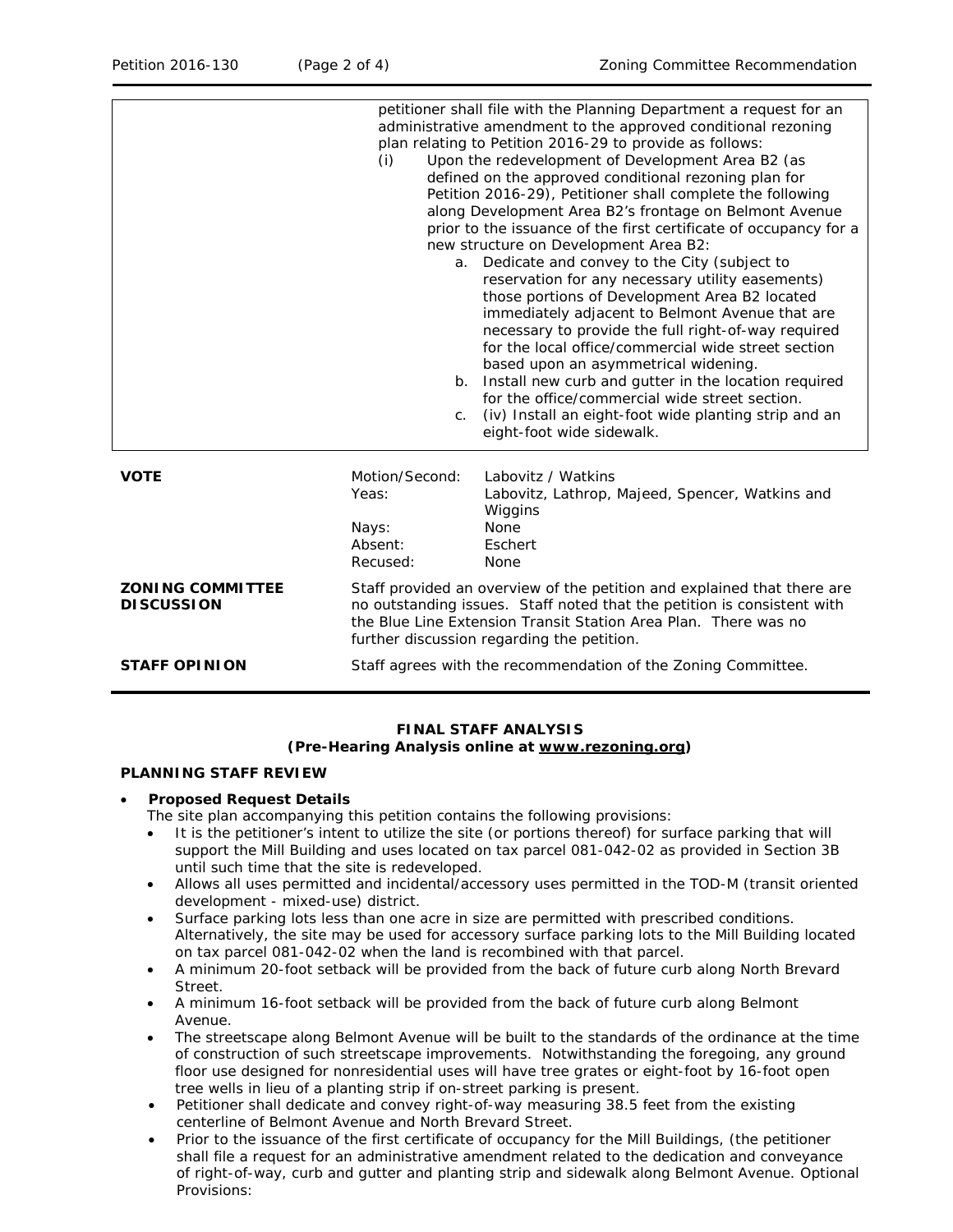- Until such time that a parcel located within the site is redeveloped, the existing building located on such parcel may remain in place and be devoted to uses permitted therein.
- Existing buildings located on the site shall not be required to meet the urban design standards of the TOD-M zoning district.
- Until such time as the site is redeveloped, the site shall not be required to meet the minimum residential density and/or the minimum floor area ratio requirements of the TOD-M district.
- Until such time that the site is redeveloped, the uses and development located on the site shall not be required to meet the minimum and/or maximum parking requirements of the ordinance due to the proximity of the site to a transit station and the unique elements of the site.
- It is anticipated that the site will be redeveloped in phases, and it is the petitioner's intent to utilize the site (or portions thereof) for surface parking that will support the Mill Building and uses located on tax parcel 081-042-02 as provided in Section 3B until such time that the site is redeveloped. During the time period in which the site (or portions thereof) is devoted to surface parking that will support the Mill Building and uses located on tax parcel 081-042-02, the optional provisions shall apply to the site. These optional provisions may not be utilized upon the redevelopment of the site.
- A surface parking lot or parking lots may cover the entire width and depth of the site (or a parcel within the site) subject to the required setbacks and yards.
- Surface parking and vehicular maneuvering areas shall be permitted between the permitted uses on the site (or on a parcel within the site) and the required setbacks.
- A surface parking lot or parking lots that are located on the sides of any structures located on the site (or on a parcel within the site) may cover more than 35% of the total lot width subject to the required setbacks and yards.

# • **Public Plans and Policies**

- The *Blue Line Extension Transit Station Area Plan* (2013) recommends transit supportive uses for the subject site.
- The adopted area plan recommends that height be established by ordinance requirements.
- A proposed multi-use path is proposed to be located along the north side of North Brevard Street adjacent to this rezoning area.

# • **TRANSPORTATION CONSIDERATIONS**

- The site is located along two local streets and just south of CATS Blue Line Extension project. The current site plan commits to local street cross section improvements including planting strip and sidewalk with dedication of public right-of-way for these facilities.
- **Vehicle Trip Generation:**

Current Zoning:

Existing Use: 50 trips per day (based on five single family dwellings).

Entitlement: 50 trips per day (based on five single family dwellings).

Proposed Zoning: Too many uses to determine trip generation (based on all TOD-M (transit oriented development – mixed-use) uses)

# **DEPARTMENT COMMENTS** (see full department reports online)

- **Charlotte Area Transit System:** No issues.
- **Charlotte Department of Neighborhood & Business Services:** No issues.
- **Charlotte Fire Department:** No issues.
- **Charlotte-Mecklenburg Schools:** Non-residential petitions do not impact the number of students attending local schools.
- **Charlotte-Mecklenburg Storm Water Services:** No issues.
- **Charlotte Water:** Charlotte Water has water system availability for the rezoning boundary via an existing 12-inch water distribution main located along North Brevard Street and an existing six-inch water distribution main located along Belmont Avenue. Charlotte Water has sewer system availability for the rezoning boundary via an existing eight-inch gravity sewer main located along Belmont Avenue and an existing 12-inch gravity sewer main located along North Brevard Street.
- **Engineering and Property Management:** No issues.
- **Mecklenburg County Land Use and Environmental Services Agency:** No issues.
- **Mecklenburg County Parks and Recreation Department:** No issues.